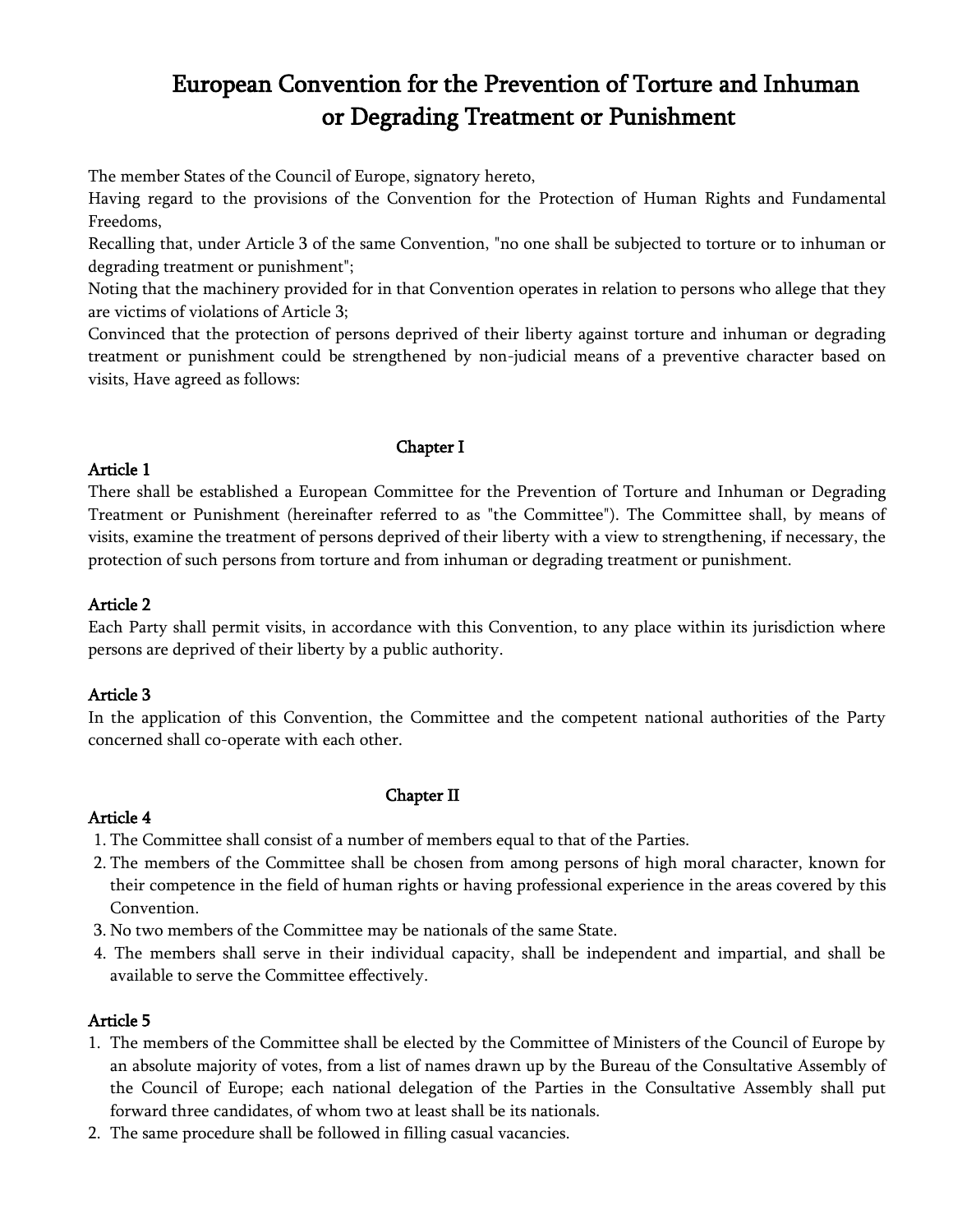3. The members of the Committee shall be elected for a period of four years. They may be re-elected twice. However, among the members elected at the first election, the terms of three members shall expire at the end of two years. The members whose terms are to expire at the end of the initial period of two years shall be chosen by lot by the Secretary General of the Council of Europe immediately after the first election has been completed.

# Article 6

- 1. The Committee shall meet in camera. A quorum shall be equal to the majority of its members. The decisions of the Committee shall be taken by a majority of the members present, subject to the provisions of Article 10, paragraph 2.
- 2. The Committee shall draw up its own rules of procedure.
- 3. The Secretariat of the Committee shall be provided by the Secretary General of the Council of Europe.

# Chapter III

# Article 7

- 1. The Committee shall organise visits to places referred to in Article 2. Apart from periodic visits, the Committee may organise such other visits as appear to it to be required in the circumstances.
- 2. As a general rule, the visits shall be carried out by at least two members of the Committee. The Committee may, if it considers it necessary, be assisted by experts and interpreters.

# Article 8

- 1. The Committee shall notify the Government of the Party concerned of its intention to carry out a visit. After such notification, it may at any time visit any place referred to in Article 2.
- 2. A Party shall provide the Committee with the following facilities to carry out its task:
	- a) access to its territory and the right to travel without restriction;
	- b) full information on the places where persons deprived of their liberty are being held;
	- c) unlimited access to any place where persons are deprived of their liberty, including the right to move inside such places without restriction;
	- d) other information available to the Party which is necessary for the Committee to carry out its task. In seeking such information, the Committee shall have regard to applicable rules of national law and professional ethics.
- 3. The Committee may interview in private persons deprived of their liberty.
- 4. The Committee may communicate freely with any person whom it believes can supply relevant information.
- 5. If necessary, the Committee may immediately communicate observations to the competent authorities of the Party concerned.

- 1. In exceptional circumstances, the competent authorities of the Party concerned may make representations to the Committee against a visit at the time or to the particular place proposed by the Committee. Such representations may only be made on grounds of national defence, public safety, serious disorder in places where persons are deprived of their liberty, the medical condition of a person or that an urgent interrogation relating to a serious crime is in progress.
- 2. Following such representations, the Committee and the Party shall immediately enter into consultations in order to clarify the situation and seek agreement on arrangements to enable the Committee to exercise its functions expeditiously. Such arrangements may include the transfer to another place of any person whom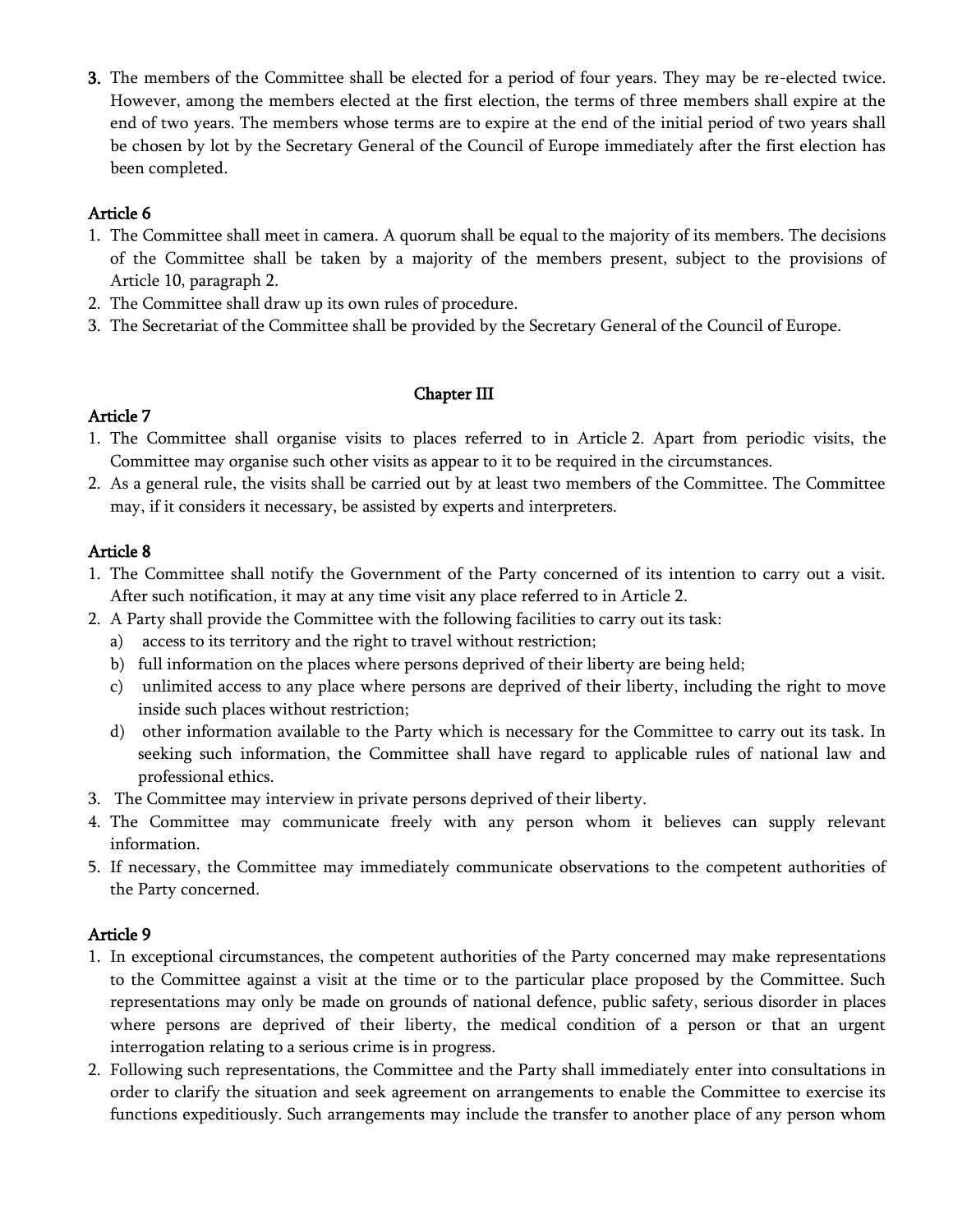the Committee proposed to visit. Until the visit takes place, the Party shall provide information to the Committee about any person concerned.

# Article 10

- 1. After each visit, the Committee shall draw up a report on the facts found during the visit, taking account of any observations which may have been submitted by the Party concerned. It shall transmit to the latter its report containing any recommendations it considers necessary. The Committee may consult with the Party with a view to suggesting, if necessary, improvements in the protection of persons deprived of their liberty.
- 2. If the Party fails to co-operate or refuses to improve the situation in the light of the Committee's recommendations, the Committee may decide, after the Party has had an opportunity to make known its views, by a majority of two-thirds of its members to make a public statement on the matter.

# Article 11

- 1. The information gathered by the Committee in relation to a visit, its report and its consultations with the Party concerned shall be confidential.
- 2. The Committee shall publish its report, together with any comments of the Party concerned, whenever requested to do so by that Party.
- 3. However, no personal data shall be published without the express consent of the person concerned.

#### Article 12

Subject to the rules of confidentiality in Article 11, the Committee shall every year submit to the Committee of Ministers a general report on its activities which shall be transmitted to the Consultative Assembly and to any non-member State of the Council of Europe which is a party to the Convention, and made public.

#### Article 13

The members of the Committee, experts and other persons assisting the Committee are required, during and after their terms of office, to maintain the confidentiality of the facts or information of which they have become aware during the discharge of their functions.

#### Article 14

- 1. The names of persons assisting the Committee shall be specified in the notification under Article 8, paragraph 1.
- 2. Experts shall act on the instructions and under the authority of the Committee. They shall have particular knowledge and experience in the areas covered by this Convention and shall be bound by the same duties of independence, impartiality and availability as the members of the Committee.
- 3. A Party may exceptionally declare that an expert or other person assisting the Committee may not be allowed to take part in a visit to a place within its jurisdiction.

# Chapter IV

#### Article 15

Each Party shall inform the Committee of the name and address of the authority competent to receive notifications to its Government, and of any liaison officer it may appoint.

#### Article 16

The Committee, its members and experts referred to in Article 7, paragraph 2 shall enjoy the privileges and immunities set out in the annex to this Convention.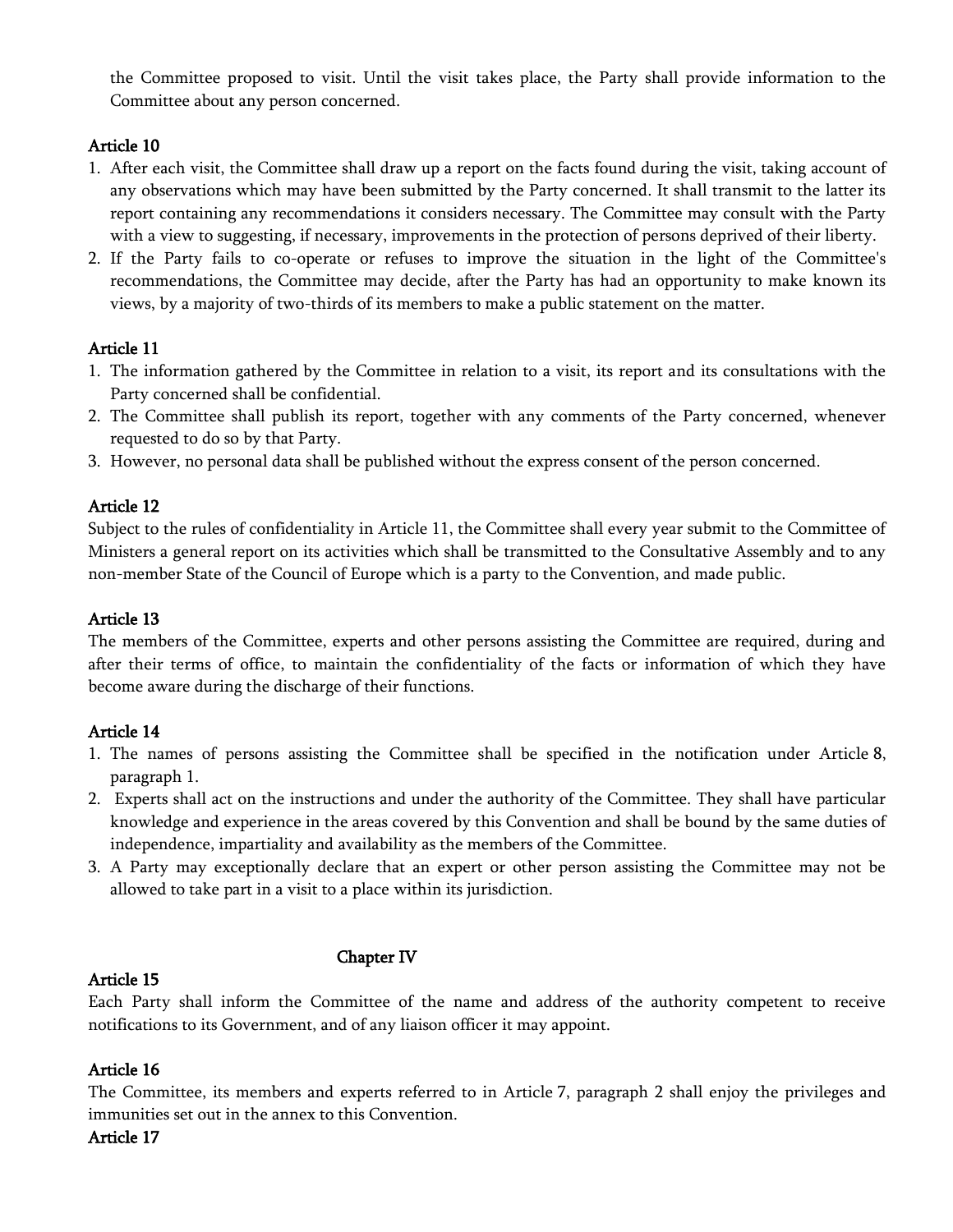- 1. This Convention shall not prejudice the provisions of domestic law or any international agreement which provide greater protection for persons deprived of their liberty.
- 2. Nothing in this Convention shall be construed as limiting or derogating from the competence of the organs of the European Convention on Human Rights or from the obligations assumed by the Parties under that Convention.
- 3. The Committee shall not visit places which representatives or delegates of Protecting Powers or the International Committee of the Red Cross effectively visit on a regular basis by virtue of the Geneva Conventions of 12 August 1949 and the Additional Protocols of 8 June 1977 thereto.

#### Chapter V

#### Article 18

1. This Convention shall be open for signature by the member States of the Council of Europe. It is subject to ratification, acceptance or approval. Instruments of ratification, acceptance or approval shall be deposited with the Secretary General of the Council of Europe.

# Article 19

- 1. This Convention shall enter into force on the first day of the month following the expiration of a period of three months after the date on which seven member States of the Council of Europe have expressed their consent to be bound by the Convention in accordance with the provisions of Article 18.
- 2. In respect of any State which subsequently expresses its consent to be bound by it, the Convention shall enter into force on the first day of the month following the expiration of a period of three months after the date of the deposit of the instrument of ratification, acceptance, approval or accession.

#### Article 20

- 1. Any State may at the time of signature or when depositing its instrument of ratification, acceptance, approval or accession, specify the territory or territories to which this Convention shall apply.
- 2. Any State may at any later date, by a declaration addressed to the Secretary General of the Council of Europe, extend the application of this Convention to any other territory specified in the declaration. In respect of such territory the Convention shall enter into force on the first day of the month following the expiration of a period of three months after the date of receipt of such declaration by the Secretary General.
- 3. Any declaration made under the two preceding paragraphs may, in respect of any territory specified in such declaration, be withdrawn by a notification addressed to the Secretary General. The withdrawal shall become effective on the first day of the month following the expiration of a period of three months after the date of receipt of such notification by the Secretary General.

# Article 21

No reservation may be made in respect of the provisions of this Convention.

- 1. Any Party may, at any time, denounce this Convention by means of a notification addressed to the Secretary General of the Council of Europe.
- 2. Such denunciation shall become effective on the first day of the month following the expiration of a period of twelve months after the date of receipt of the notification by the Secretary General.